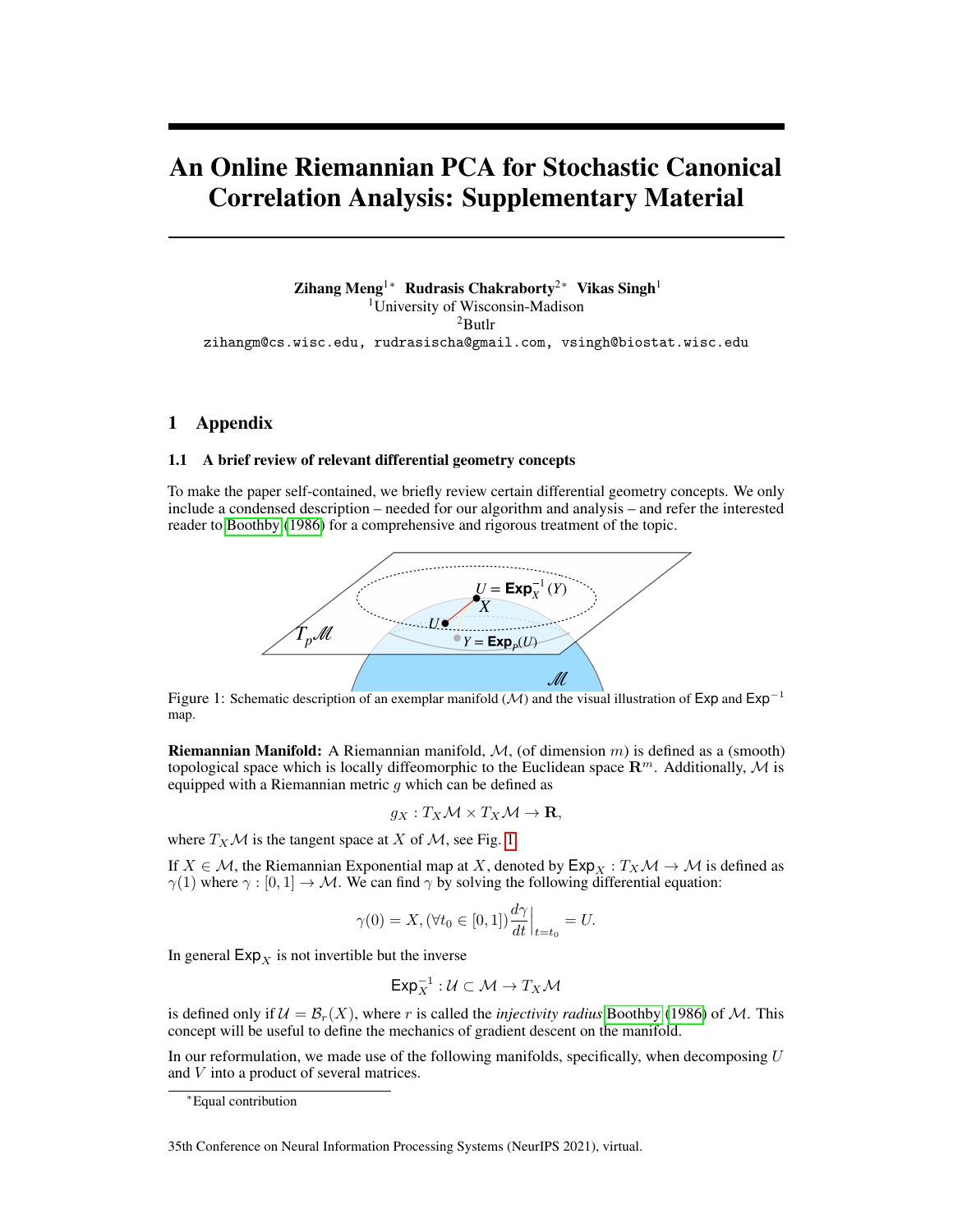(a)  $\text{St}(p, n)$ : the **Stiefel** manifold consists of  $n \times p$  column orthonormal matrices

(b) Gr(p, n): the Grassman manifold consists of p-dimensional subspaces in  $\mathbb{R}^n$ 

(c)  $SO(n)$ , the manifold/group consists of  $n \times n$  special orthogonal matrices, i.e., space of orthogonal matrices with determinant 1.

**Differential Geometry of**  $SO(n)$ **:**  $SO(n)$  is a compact Riemannian manifold, hence by the Hopf-Rinow theorem, it is also a geodesically complete manifold [Helgason](#page-6-1) [\(2001\)](#page-6-1). Its geometry is well understood – we recall a few relevant concepts here and note that [Helgason](#page-6-1) [\(2001\)](#page-6-1) includes a more comprehensive treatment.

 $SO(n)$  has a Lie group structure and the corresponding Lie algebra,  $\mathfrak{so}(n)$ , is defined as,

$$
\mathfrak{so}(n) = \{ W \in \mathbf{R}^{n \times n} | W^T = -W \}.
$$

In other words,  $\mathfrak{so}(n)$  (the set of Left invariant vector fields with associated Lie bracket) is the set of  $n \times n$  anti-symmetric matrices. The Lie bracket, [,], operator on  $\mathfrak{so}(n)$  is defined as the commutator, i.e.,

for 
$$
U, V \in \mathfrak{so}(n)
$$
,  $[U, V] = UV - VU$ .

Now, we can define a Riemannian metric on  $SO(n)$  as follows:

$$
\langle U, V \rangle_X = \text{trace}\Big(U^T V\Big)
$$
, where  
 $U, V \in T_X(\text{SO}(n)), X \in \text{SO}(n)$ .

It can be shown that this is a bi-invariant Riemannian metric. Under this bi-invariant metric, now we define the Riemannian exponential and inverse exponential map as follows. Let,  $X, Y \in SO(n)$ ,  $U \in T_X(SO(n))$ . Then,

$$
Exp_X^{-1}(Y) = X \log(X^T Y)
$$

$$
Exp_X(U) = X \exp(X^T U),
$$

where, exp, log are the matrix exponential and logarithm respectively.

**Differential Geometry of the Stiefel manifold:** The set of all full column rank  $(n \times p)$  dimensional real matrices form a Stiefel manifold,  $St(p, n)$ , where  $n \geq p$ .

A compact Stiefel manifold is the set of all column orthonormal real matrices. When  $p < n$ , St $(p, n)$ can be identified with

$$
SO(n)/SO(n-p).
$$

Note that, when we consider the quotient space,  $SO(n)/SO(n - p)$ , we assume that  $SO(n - p) \simeq$  $\iota(SO(n-p))$  is a subgroup of  $SO(n)$ , where,

$$
\iota : \mathsf{SO}(n-p) \to \mathsf{SO}(n)
$$

defined by

$$
X \mapsto \begin{bmatrix} I_p & 0 \\ 0 & X \end{bmatrix}
$$

is an isomorphism from  $SO(n - p)$  to  $\iota(SO(n - p))$ .

**Differential Geometry of the Grassmannian**  $\mathbf{Gr}(p, n)$ **:** The Grassmann manifold (or the Grassmannian) is defined as the set of all p-dimensional linear subspaces in  $\mathbb{R}^n$  and is denoted by  $\mathsf{Gr}(p, n)$ , where  $p \in \mathbb{Z}^+, n \in \mathbb{Z}^+, n \geq p$ . Grassmannian is a symmetric space and can be identified with the quotient space

$$
SO(n)/S\left(O(p)\times O(n-p)\right),\,
$$

where  $S(O(p) \times O(n-p))$  is the set of all  $n \times n$  matrices whose top left  $p \times p$  and bottom right  $n - p \times n - p$  submatrices are orthogonal and all other entries are 0, and overall the determinant is 1.

A point  $\mathcal{X} \in \mathbf{Gr}(p, n)$  can be specified by a basis, X. We say that  $\mathcal{X} = \text{Col}(X)$  if X is a basis of X, where Col(.) is the column span operator. It is easy to see that the general linear group  $GL(p)$  acts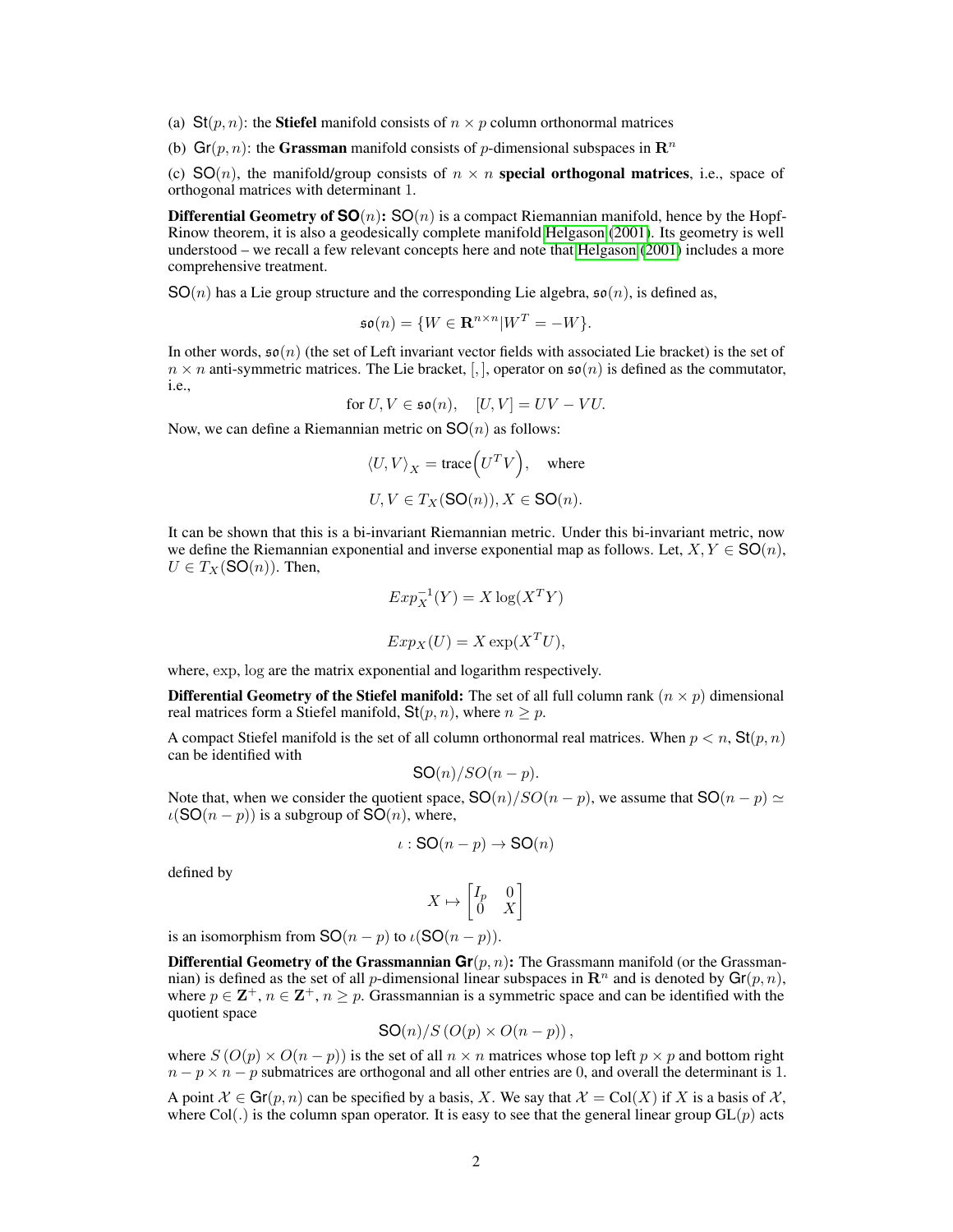isometrically, freely and properly on  $St(p, n)$ . Moreover,  $Gr(p, n)$  can be identified with the quotient space  $\text{St}(p, n) / \text{GL}(p)$ . Hence, the projection map

$$
\Pi : \mathsf{St}(p,n) \to \mathsf{Gr}(p,n)
$$

is a *Riemannian submersion*, where  $\Pi(X) \triangleq Col(X)$ . Moreover, the triplet  $(\text{St}(p, n), \Pi, \text{Gr}(p, n))$ is a fiber bundle.

*Horizontal and Vertical Space:* At every point  $X \in St(p, n)$ , we can define the *vertical space*,  $\mathcal{V}_X \subset T_X$ St $(p, n)$  to be Ker $(\Pi_{*X})$ . Further, given  $g^{\mathsf{St}}$ , we define the *horizontal space*,  $\mathcal{H}_X$  to be the  $g^{\text{St}}$ -orthogonal complement of  $\mathcal{V}_X$ .

*Horizontal lift:* Using the theory of principal bundles, for every vector field  $\tilde{U}$  on  $\mathsf{Gr}(p, n)$ , we define the *horizontal lift* of  $\tilde{U}$  to be the unique vector field U on  $St(p, n)$  for which  $U_X \in \mathcal{H}_X$  and  $\Pi_{*X}U_X = U_{\Pi(X)}$ , for all  $X \in \mathsf{St}(p,n)$ .

*Metric on Gr*: As,  $\Pi$  is a Riemannian submersion, the isomorphism  $\Pi_{*X}|_{\mathcal{H}_X} : \mathcal{H}_X \to T_{\Pi(X)}$ Gr $(p, n)$ is an isometry from  $(\mathcal{H}_X, g_X^{\text{St}})$  to  $(T_{\Pi(X)}\text{Gr}(p,n), g_{\Pi(X)}^{\text{Gr}})$ . So,  $g_{\Pi(X)}^{\text{Gr}}$  is defined as:

$$
g_{\Pi(X)}^{\text{Gr}}(\widetilde{U}_{\Pi(X)}, \widetilde{V}_{\Pi(X)}) = g_X^{\text{St}}(U_X, V_X)
$$
  
= trace $((X^T X)^{-1} U_X^T V_X)$  (1)

where,  $U, V \in T_{\Pi(X)}$ Gr $(p, n)$  and  $\Pi_{*X}U_X = U_{\Pi(X)}$ ,  $\Pi_{*X}V_X = V_{\Pi(X)}$ ,  $U_X \in \mathcal{H}_X$  and  $V_X \in \mathcal{H}_X$  $\mathcal{H}_X$ .

We covered the exponential map and the Riemannian metric above, and their explicit formulation for manifolds listed above is provided for easy reference in Table [1.](#page-2-0)

<span id="page-2-0"></span>

|                                 | $g_X(U,V)$                                                                                             | $\mathsf{Exp}_X(U)$                                                 | $\mathsf{Exp}_{Y}^{-1}(Y)$                    |  |
|---------------------------------|--------------------------------------------------------------------------------------------------------|---------------------------------------------------------------------|-----------------------------------------------|--|
| $St(p, n)$ Kaneko et al. (2012) | trace $(U^T V)$                                                                                        | $\overline{U}\overline{V}^T$                                        | $(Y - X) - X(Y - X)^T X$                      |  |
|                                 |                                                                                                        | $ \widetilde{U}S\widetilde{V}^T=svd(X+U) ^T$                        |                                               |  |
| $Gr(p, n)$ Absil et al. (2004)  | $\left  \text{trace} \left( \Pi_*^{-1} \left( U \right)^T \Pi_*^{-1} \left( V \right) \right) \right $ | $\widehat{U}\widehat{V}^T$ .                                        | $\bar{Y} (\bar{X}^T \bar{Y})^{-1} - \bar{X},$ |  |
|                                 |                                                                                                        | $ \widehat{U}\widehat{S}\widehat{V}^T = \mathrm{svd}(\bar{X} + U) $ | $X=\Pi(\bar{X}), Y=\Pi(\bar{Y})$              |  |
| $SO(n)$ Subbarao & Meer (2009)  | trace $(X^T U X^T V)$                                                                                  | $X$ expm $(X^TU)$                                                   | $X$ logm $(X^T Y)$                            |  |

Table 1: Explicit forms for some operations we need.  $\Pi(X)$  returns X's column space;  $\Pi_*$  is  $\Pi$ 's differential.

## 1.2 Proof of Theorem 1

We first restate the assumptions from section 2:

## Assumptions:

(a) The random variables  $\mathbf{X} \sim \mathcal{N}(\mathbf{0}, \Sigma_x)$  and  $\mathbf{Y} \sim \mathcal{N}(\mathbf{0}, \Sigma_y)$  with  $\Sigma_x \preceq cI_d$  and  $\Sigma_y \preceq cI_d$  for some  $c > 0$ .

(b) The samples X and Y drawn from X and Y respectively have zero mean.

(c) For a given  $k \leq d$ ,  $\Sigma_x$  and  $\Sigma_y$  have non-zero top-k eigen values.

Recall that F and  $\tilde{F}$  are the optimal values of the true and approximated CCA objective in (1) and (4) respectively, we next restate Theorem 1 and give its proof:

<span id="page-2-1"></span>**Theorem 1.** *Under the assumptions and notations above, the approximation error*  $E = ||F - \tilde{F}||$  *is bounded and goes to zero while the whitening constraints in (4b) are satisfied.*

*Proof.* Let  $U^*$ ,  $V^*$  be the true solution of CCA. Let  $U = \tilde{U} S_u Q_u$ ,  $V = \tilde{V} S_v Q_v$  be the solution of (4) with  $\widetilde{U}, \widetilde{V}$  be the PCA solutions of X and Y respectively with  $S_u Q_u = \widetilde{U}^T U^*$  and  $S_v Q_v = \widetilde{V}^T V^*$ (using RQ decomposition). Let  $\hat{X} = X\tilde{U}\tilde{U}^T$  and  $\hat{Y} = Y\tilde{V}\tilde{V}^T$  be the reconstruction of X and Y using principal vectors.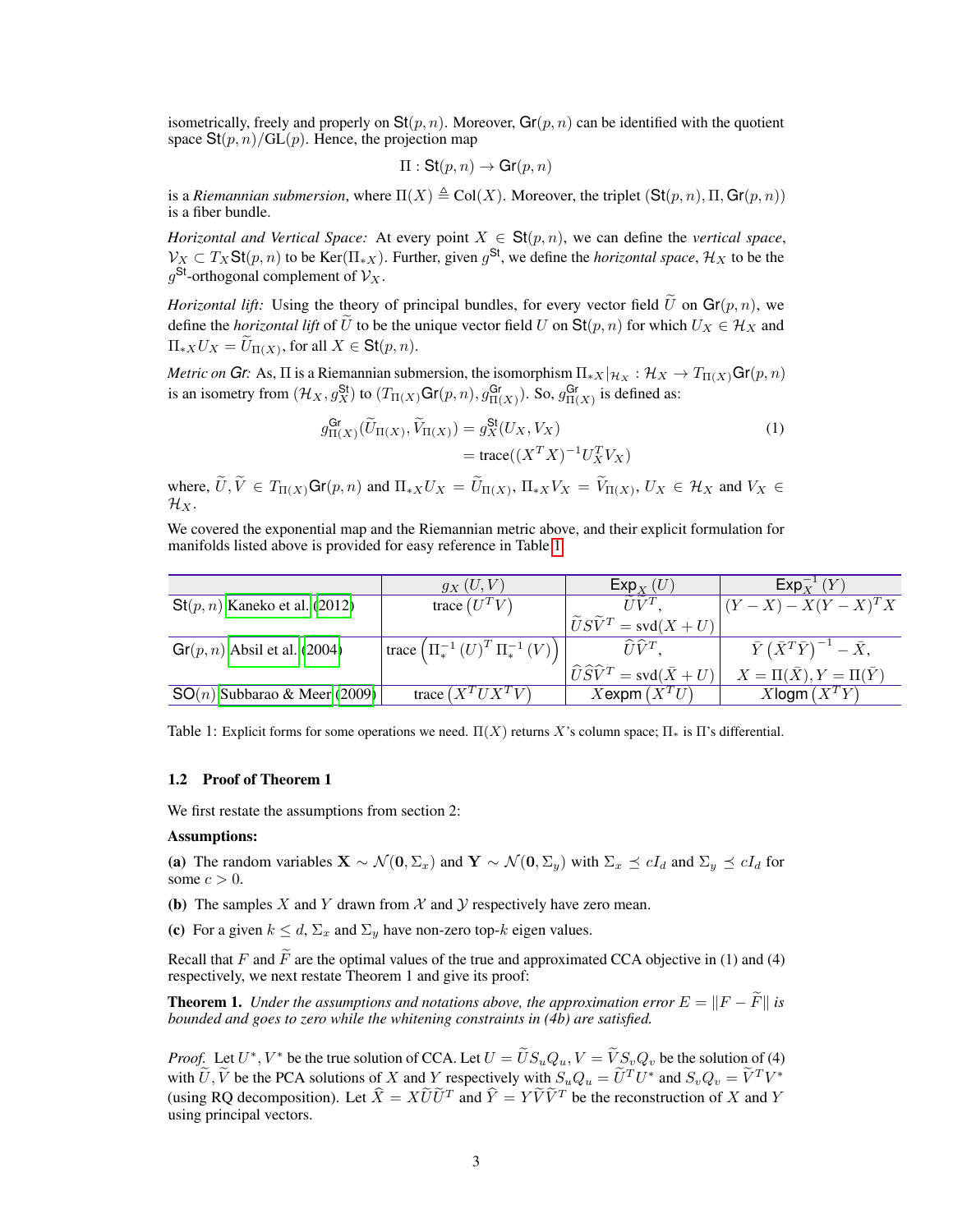Then, we can write

$$
\widetilde{F} = \operatorname{trace} (U^T C_{XY} V) = \operatorname{trace} \left( \frac{1}{N} \left( \widehat{X} U^* \right)^T \widehat{Y} V^* \right)
$$

Similarly we can write  $F = \text{trace} \left( \frac{1}{N} \left( XU^* \right)^T Y V^* \right)$ .

Using Def. 1, we know  $\widehat{X}, \widehat{Y}$  follow sub-Gaussian distributions (such an assumption is common for such analyses for CCA as well as many other generic models).

Consider the approximation error between the objective functions as  $E = |F - \tilde{F}|$ . Due to von Neumann's trace inequality and Cauchy–Schwarz inequality, we have

$$
E = \frac{1}{N} |\text{trace}\left( (U^*)^T \hat{X}^T \hat{Y} (V^*) - (U^*)^T X^T Y (V^*) \right)|
$$
  
\n
$$
\leq |\text{trace}\left( (U^*)^T \left( \left( \hat{X} - X \right)^T \left( \hat{Y} - Y \right) - 2X^T Y + X^T \hat{Y} + \hat{X}^T Y \right) (V^*) \right)|
$$
  
\n
$$
\leq \sum_i \sigma_i (\hat{X}_u - X_u) \sigma_i (\hat{Y}_v - Y_v) + \sum_i \sigma_i (\hat{X}_u - X_u) \sigma_i (Y_v) + \sum_i \sigma_i (\hat{Y}_v - Y_v) \sigma_i (X_u)
$$
  
\n
$$
\leq || (\hat{X}_u - X_u) ||_F || (\hat{Y}_v - Y_v) ||_F + || (\hat{X}_u - X_u) ||_F ||Y_v||_F + (\hat{Y}_v - Y_v) ||_F ||X_u||_F
$$
\n(A.1)

Here  $A_u = AU^*$  and  $A_v = AV^*$  for any suitable A. where  $\sigma_i(A)$  denote the *i*-th singular value of matrix A and  $\|\bullet\|_F$  denotes the Frobenius norm.

Now, using Proposition 1, we get

$$
\| \left( \widehat{X}_u - X_u \right) \|_F \le \min \left( \sqrt{2k} \| \Delta_x \|_2, \frac{2 \| \Delta_x \|_2^2}{\lambda_k^x - \lambda_{k+1}^x} \right)
$$
  

$$
\| \left( \widehat{Y}_v - Y_v \right) \|_F \le \min \left( \sqrt{2k} \| \Delta_y \|_2, \frac{2 \| \Delta_y \|_2^2}{\lambda_k^y - \lambda_{k+1}^y} \right)
$$
(A.2)

where,

$$
\Delta_x = C(X_u) - C(\hat{X}_u) \quad \Delta_y = C(Y_v) - C(\hat{Y}_v).
$$
\n(2)

Here  $\lambda^x$ s and  $\lambda^y$ s are the eigen values of  $C(X_u)$  and  $C(Y_v)$  respectively. Now, assume that  $C(X_u)$  =  $I_k$  and  $C(Y_v) = I_k$  since  $X_u$  and  $Y_v$  are solutions of Eq. 1. Furthermore assume  $\lambda_k^x - \lambda_{k+1}^x \ge \Lambda$ and  $\lambda_k^y - \lambda_{k+1}^y \ge \Lambda$  for some  $\Lambda > 0$ . Then, we can rewrite equation [A.1](#page-2-1) as

$$
E \le \min\left(\sqrt{2k} \|I_k - C(\hat{X}_u)\|_2, \frac{2\|I_k - C(\hat{X}_u)\|_2^2}{\Lambda}\right) \min\left(\sqrt{2k} \|I_k - C(\hat{Y}_v)\|_2, \frac{2\|I_k - C(\hat{Y}_v)\|_2^2}{\Lambda}\right) + \min\left(\sqrt{2k} \|I_k - C(\hat{X}_u)\|_2, \frac{2\|I_k - C(\hat{X}_u)\|_2^2}{\Lambda}\right) \|Y_v\|_F + \min\left(\sqrt{2k} \|I_k - C(\hat{Y}_v)\|_2, \frac{2\|I_k - C(\hat{Y}_v)\|_2^2}{\Lambda}\right) \|X_u\|_F
$$

As  $C(X_u) \to I_k$  or  $C(Y_v) \to I_k$ ,  $E \to 0$ . Observe that the limiting conditions for  $C(X_u)$  and  $C(Y_v)$  can be satisfied by the "whitening" constraint. In other words, as  $C(X_u) = I_k$  and  $C(Y_v) = I_k$ ,  $C(\hat{X}_u)$  and  $C(\hat{Y}_v)$  converge to  $C(X_u)$  and  $C(Y_v)$ , the approximation error goes to zero. П

## 1.3 Proof of Proposition 4

Here, we prove that the CCA objective function is geodesically convex as a function of  $U$ . An analogous analysis follows in case of  $V$ . With a given solution of  $V$ , we define the objective function as (i.e., the CCA objective)  $f : \mathcal{M} \to \mathbf{R}$  given by

$$
f(U) = \text{trace}(U^T C_{XY} V) \tag{3}
$$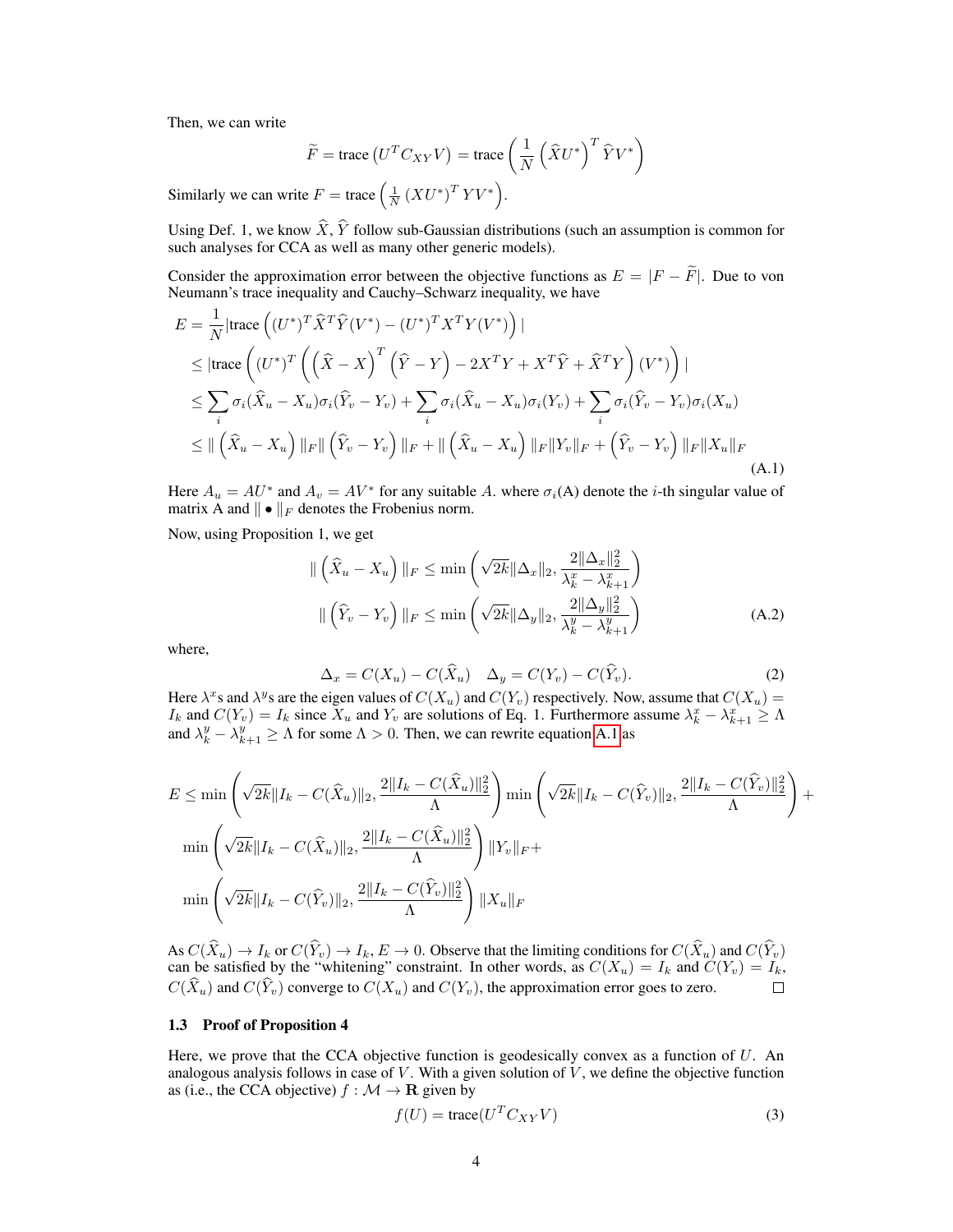Proceeding, we see grad $f(U) = C_{XY}V$ .

Now, we can show  $f$  is geodesically convex by showing

$$
f(U_1) - f(U_2) \le g_{U_1}(\text{grad} f(U_1), -\text{Exp}_{U_1}^{-1}(U_2))
$$
\n(4)

for  $U1, U2 \in \mathcal{M}$  and g is the Riemannian metric [\(Bécigneul & Ganea](#page-6-5) [\(2018\)](#page-6-5) calls this  $\rho$ ). First, consider the LHS of the inequality.

$$
f(U_1) - f(U_2) = \text{trace}(U_1^T C_{XY} V) - \text{trace}(U_2^T C_{XY} V) = \text{trace}((U_1 - U_2)^T C_{XY} V) \tag{5}
$$

Now let us calculate  $-Exp_{U_1}^{-1}(U_2)$  which will be used for the RHS of the above inequality for geodesic convexity,

$$
-\text{Exp}^{-1}U_1(U_2) = (U_1 - U_2) + U_1(U_2 - U_1)^T U_1
$$
\n(6)

Then, for the RHS of the inequality we just plug in the terms,  $g_{U_1}(\text{grad} f(U_1), -\text{Exp}_{U_1}^{-1}(U_2))$  equal to

trace
$$
((U_1 - U_2)^T C_{XY} V)
$$
 + trace $(V^T C_{XY}^T U_1 (U_2 - U_1)^T U_1)$  (7)

Observe that in order to show

$$
f(U_1) - f(U_2) \le g_{U_1}(\text{grad} f(U_1), -\text{Exp}_{U_1}^{-1}(U_2))
$$
\n(8)

since the first terms of the LHS and RHS match, we only need to show trace( $V^T C_{XY}^T U_1 (U_2 (U_1)^T U_1 \geq 0$ . Let  $\tilde{U}$  be the solution of PCA, then trace( $V^T C_{XY}^T \tilde{U} > 0$ , as  $\tilde{U}$  lies in the feasible set of maximizing correlation, i.e., solution of PCA belongs to the CCA feasible set.

Now let us assume that the consecutive iterates lie inside a geodesic ball of radius less than the convexity radius. Let  $U_1 = \tilde{U}$  and  $U_2$  be the solution of second iterate. Then  $U_1 (U_2 - U_1)^T U_1$  lies inside the geodesic ball of a radius less than the convexity radius as it is linear combination of columns of  $U_1$ . This ensures that trace  $(V^T C_{XY}^T U_1 (U_2 - U_1)^T U_1)$  has the same sign as the term trace  $(V^T C_{XY}^T U_1)$ (using intermediate value theorem on the convex ball), since trace( $V^T C_{XY}^T U_1 (U_2 - U_1)^T U_1$ ) is zero only if  $U_2 = U_1$ , i.e., at convergence.

Thus,

$$
f(U_1) - f(U_2) \le g_{U_1}(\text{grad} f(U_1), -\text{Exp}_{U_1}^{-1}(U_2))
$$
\n(9)

and hence it is geodesically convex (compare this inequality with equation (12) of [Bécigneul & Ganea](#page-6-5) [\(2018\)](#page-6-5)).

#### 1.4 Implementation details of CCA on fixed dataset

Implementation details. On all three benchmark datasets, we only passed the data once for both our RSG+ and MSG [Arora et al.](#page-6-6) [\(2017\)](#page-6-6) and we use the code from [Arora et al.](#page-6-6) [\(2017\)](#page-6-6) to produce MSG results. We conducted experiments on different dimensions of target space:  $k = 1, 2, 4$ . The choice of k is motivated by the fact that the spectrum of the datasets decays quickly. Since our RSG+ processes data in small blocks, we let data come in mini-batches (mini-batch size was set to 100).

## 1.5 Runtime of RSG+ and baseline methods

In addition to the runtime comparison between RSG+ and MSG, we also plot the runtime of our algorithm under different data dimension (set  $d_x = d_y = d$ ) and number of total samples sampled from joint gaussian distribution in Fig. [2.](#page-5-0)

## 1.6 Error metrics for fairness

**Equality of Opportunity (EO) [Hardt et al.](#page-6-7) [\(2016\)](#page-6-7):** A classifier h is said to satisfy EO if the prediction is independent of the protected attribute  $s$  (in our experiment  $s$  is a binary variable where s = 1 stands for *Male* and s = 0 stands for *Female*) for classification label  $y \in \{0, 1\}$ . We use the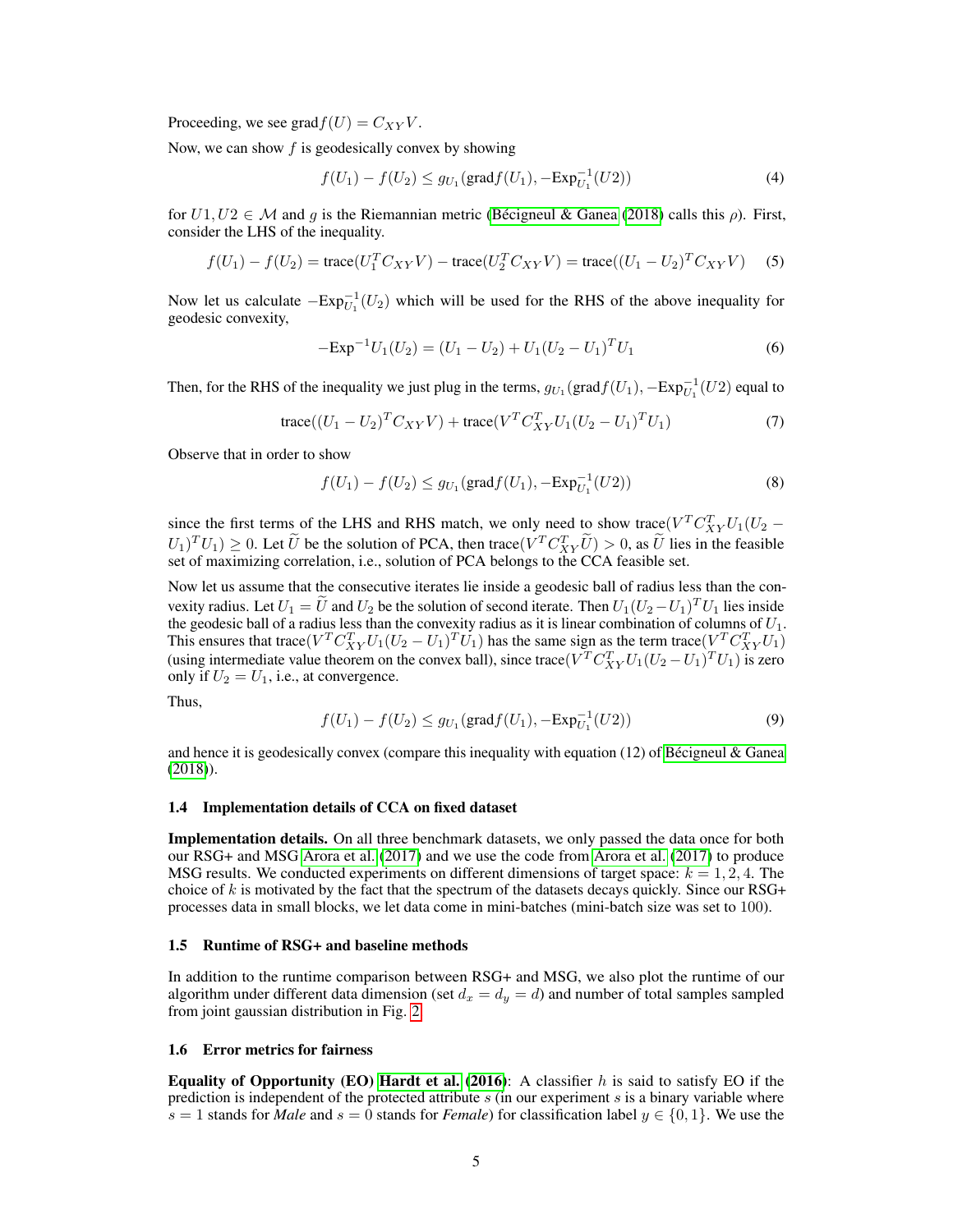<span id="page-5-0"></span>

Figure 2: Runtime of RSG+ under different data dimensions and size of datasets.

difference of false negative rate (conditioned on  $y = 1$ ) across two groups identified by protected attribute s as the error metric, and we denote it as DEO.

**Demographic Parity (DP) [Yao & Huang](#page-6-8) [\(2017\)](#page-6-8):** A classifier  $h$  satisfies DP if the likelihodd of making a misclassification among the positive predictions of the classifier is independent of the protected attribute s. We denote the difference of demographic parity between two groups identified by the protected attribute as DDP.

## 1.7 Implementation details of fairness experiments

Implementation details. The network is trained for 20 epochs with learning rate 0.01 and batch size 256. We follow [Donini et al.](#page-6-9) [\(2018\)](#page-6-9) to use NVP (novel validation procedure) to evaluate our result: first we search for hyperparameters that achieves the highest classification score and then report the performance of the model which gets minimum fairness error metrics with accuracy within the highest 90% accuracies. When we apply our RSG+ on certain layers, we first use randomized projection to project the feature into 1k dimension, and then extract top-10 canonical components for training. Similar to our previous experiments on DeepCCA, the batch method does not scale to 1k dimension.

Resnet-18 architecture and position of Conv-0,1,2 in Table 3. The Resnet-18 contains a first convolutional layer followed by normalization, nonlinear activation, and max pooling. Then it has four residual blocks, followed by average polling and a fully connected layer. We denote the position after the first convolutional layer as conv0, the position after the first residual block as conv1 and the position after the second residual block as conv2. We choose early layers since late layers close to the final fully connected layer will have feature that is more directly relevant to the classification variable (*attractiveness* in this case).

<span id="page-5-1"></span>Table 2: Results of [Yger et al.](#page-6-10) [\(2012\)](#page-6-10) (on CIFAR-10, our implementation of [Yger et al.](#page-6-10) [\(2012\)](#page-6-10) faces convergence issues).

|             | <b>MNIST</b> |        |                           | Mediamill     |       |       |
|-------------|--------------|--------|---------------------------|---------------|-------|-------|
| Performance | $k=1$        | $k=2$  | $k=4$   $k=1$ $k=2$ $k=4$ |               |       |       |
| PCC.        | 0.93         | 0.81   | 0.53                      | $1\quad 0.55$ | 0.61  | 0.51  |
| Time $(s)$  | 575.88       | 536.46 | $540.91$   41.89          |               | 28.66 | 28.76 |

## 1.8 Comparison with [Yger et al.](#page-6-10) [\(2012\)](#page-6-10)

We implemented the method from [Yger et al.](#page-6-10) [\(2012\)](#page-6-10) and conduct experiments on the three datasets above. The results are shown in Table [2.](#page-5-1) We tune the step size between [0.0001, 0.1] and  $\beta = 0.99$ as used in their paper. On MNIST and MEDIAMILL, the method performs comparably with ours except  $k = 4$  case on MNIST where it does not converge well. Since this algorithms also has a  $d^3$  complexity, the runtime is  $100 \times$  more than ours on MNIST and  $20 \times$  more on Mediamill. On CIFAR10, we fail to find a suitable step size for convergence.